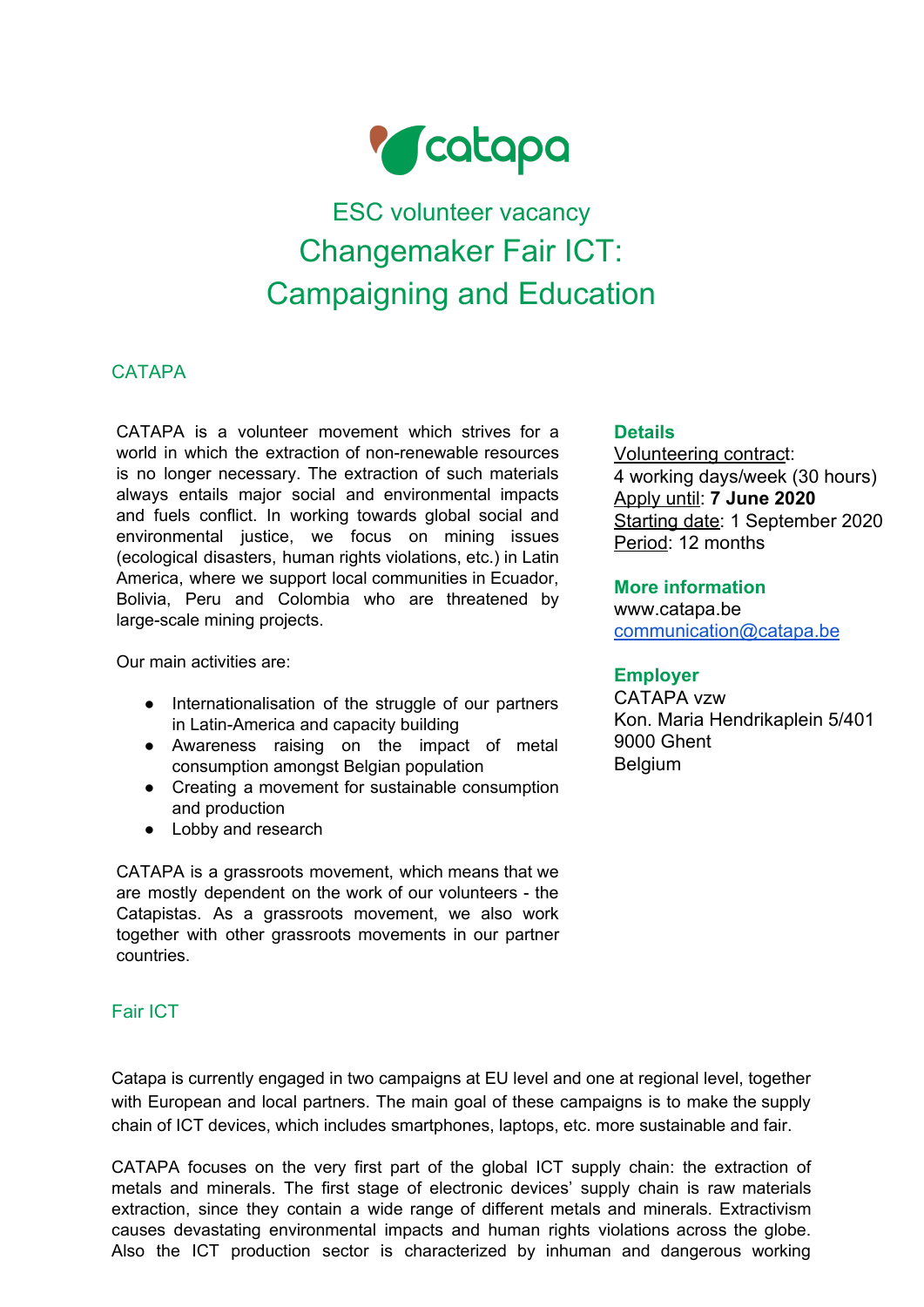

conditions, strongly affecting workers' physical and mental health. Both individuals and public consumers have an essential role in influencing the supply chain because they may make decisions and ask for policies that can change the current unsustainable system.

Catapa works to reach fair ICT through:

- Awareness raising of the broader public
- Advocacy towards public and private institutions for more sustainable ICT procurement (from purchasing to reuse policy)
- Supply chain research
- Lobby activities for better legislation
- Searching and supporting solutions & alternatives
- Supporting organisations to develop a more sustainable ICT purchasing policy

#### Who are we looking for?

We are looking for an ESC (European Solidarity Corps) volunteer to support the CATAPA movement, and in particular the campaigns about fair ICT. The volunteer will be trained to think critically and spread knowledge of these issues and to encourage other young people to become active EU citizens. The tasks are flexible depending on your learning goals and the needs of the organisation.

You will mainly be working in our office team (4 part-time staff + 2 ESC volunteers + variable number of interns) which supports the work of the movement. Since CATAPA is a volunteer movement, you will be working in close collaboration with motivated and enthusiastic volunteers.

#### Possible tasks

- Take part in our [Changemakers](https://catapa.be/en/act-now/become-a-change-maker/) programme
- Organise awareness raising and training activities for a variety of target groups (training days/weekends, documentary screenings, workshops, info evenings, public actions…)
- Develop educational tools and manuals
- Support volunteers and contribute with volunteer management tasks
- Participate actively in the Education working group and its activities
- Help out with organising our International Speakers Tour: Open Min(e)d
- Write, revise and proofread articles, educational tools and reports
- Possibility to help with research tasks linked to mining and/or the ICT supply chain
- Some administrative tasks related to the daily functioning of our office with the possibility to get an insight in the management of a non-profit organisation
- Contribute to the functioning of CATAPA's movement
- Possibility to develop and implement your own projects